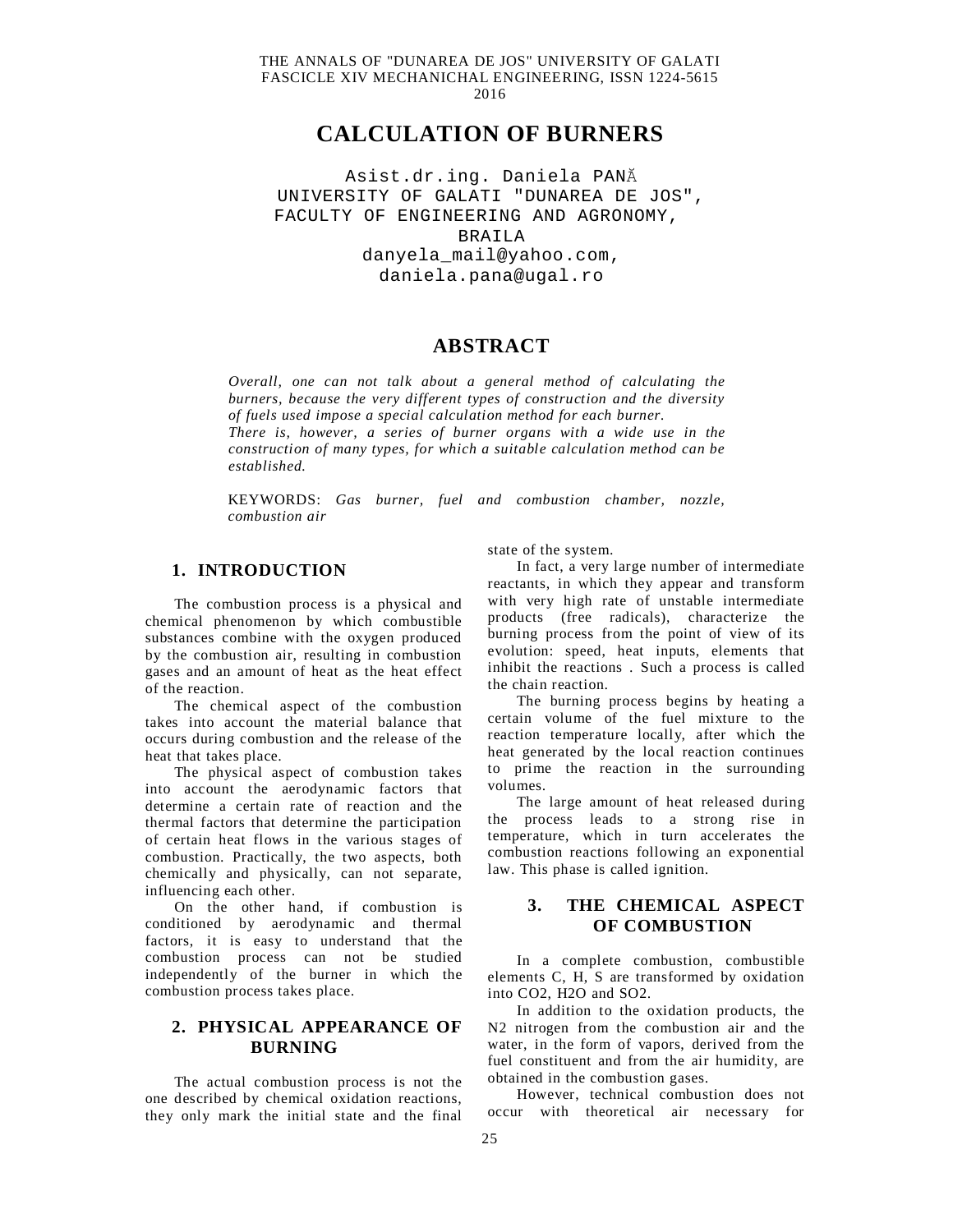combustion because incomplete combustion may occur due to inherent non-homogeneity in the mixing of the fuel and the air.

This leads to important energy losses because a fuel that does not burn completely or emit all the heat that it would give in the complete reaction. That is why in all combustion processes, an excess of air is set at a value that ensures complete combustion.

The burning is not done with excessively large excess of air because in this case there are increased losses through the enthalpy of the exhaust of the combustion gases.

Indeed, the combustion gases are evacuated from the plant at a temperature of 420-500 K, determined by the heat exchange conditions, and consequently the excess air will be evacuated with the combustion gases at the same temperature.

The method of calculating a burner will therefore consist in separating it from simple structural and functional elements and calculating them by known methods.

The organs common to all the burners are the air and fuel feed ducts, consisting of feed pipes and flow shut-off controls, air-fuel mixers, and combustion fuel inlets.

In the case of liquid fuel burners, the mixing system is preceded by a fuel spraying system.

## **4. CALCULATION OF PIPELINES**

Based on the design of the bell pipe, it is divided into simple elements: straight sections of pipes, elbows, loudspeakers, valves, flaps, etc.

For each of these elements, the flow rate characteristic and the coefficient of resistance

# *d*  $\lambda \frac{l}{\cdot}$  or  $\xi$ .

Then calculate the load on each element and it is appreciated if the value of the elemental and total fall is acceptablecorresponds to the available pressure-or if other dimensions have to be selected.

A particular case of calculation is that of the self-aspirating gas burner piping, which has an ejector in its construction.

The diagram of this ejector is shown in figure 2.1.

The gas enters the burner nozzle where it goes at high speed into the mixing chamber.

In this room, the air from the ambient air is sucked in on the gas jet energy.

In the mixing chamber, there is also the airgas mixture, which then flows through a divergent nozzle into the combustion device.



Figure 2.1. Ejector scheme.

The calculation of the ejectors aims at determining the various passages of the gases and the corresponding lengths.

Of particular interest is the calculation of the optimum size of the cylindrical section of the mixing chamber relative to the exhaust section of the entraining gas nozzle, which must correspond to an optimal efficiency of the ejector or a maximum pressure value at the end of the diffuser under the conditions of a Coefficient of injection μ.

A simplification that is adopted in the calculations is the neglect of the degree of unevenness of the gears at the beginning and at the end of the mixing chamber.

The basic relationship from which we start, resulting from the movement quantity theorem, is:

$$
\omega_1 G_1 + \omega_2 G_2 - \omega_3 G_3 = (P_3 - P_2) S_3 \quad (1.1)
$$

where:

 $\sim \omega$  is the speed; G-mass flow; P- pressure; Sthe section, and the indices correspond to the sections in the figure.

## **5. PREPARING THE FUEL AND BLENDING IT WITH THE COMBUSTION AIR**

Fuel preparation is a process specific to liquid fuel burners, in which case it is necessary to spraying the fuel before mixing it with the air.

There are numerous researches that have pursued the establishment of the theory of pulverization by pressure or by air entrainment. All these theories use the law of impulse and energy conservation to deduce the final state from the original state.

However, because the phenomenon is very complicated, the method of calculating the spraying consists in adopting experimental coefficients and expressions in the formulas that link the theoretically deduced functional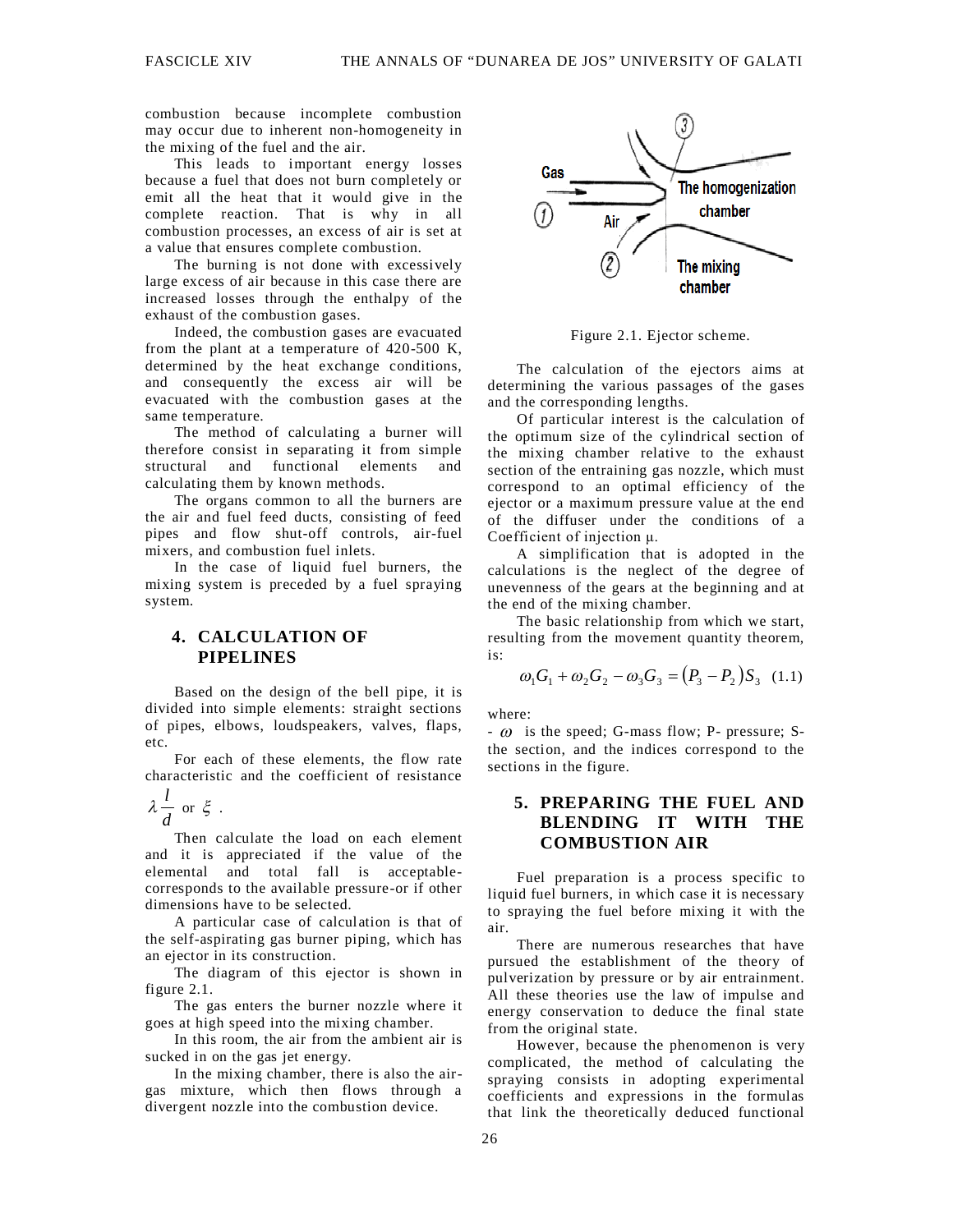criteria.

Practical formulas for spray calculation follow the dmed definition and the maximum dmax diameter of droplets.

The main influential factors are presented below.

In the case of mechanical spraying:

$$
d = f\left(k, \eta, \sigma, \frac{1}{\omega^2}\right) \tag{1.3}
$$

Where: k - coefficient depending on the nature of the fuel;

- $\eta$  fuel viscosity;  $\sigma$  - superficial tension;
- $\omega$  exit nozzle speed

It is worth mentioning the possibility of intervention for the reduction of the diameter by increasing the temperature of the fuel, with effect on the decrease of the viscosity and the increase of the pressure, with effect on the increase of the exit speed.

In the case of spraying fuel by air, the calculation formula depends on the following factors:

$$
d = f\left(k, \eta, \sigma, \frac{1}{\omega_{rel}}, \frac{D_c}{D_a}\right) \tag{1.2}
$$

where:  $\omega_{rel}$  - is the relative air velocity relative to the fuel;

 $D_c$  and  $D_a$  - are the flows of fuel and spraying air.

It is noticed the possibility of intervention for shifting the diameter d by increasing the temperature of the fuel, by increasing the relative speed of the spraying agent and by increasing the ratio of air-fuel flows.

Another characteristic of the jet is the spraying angle  $\alpha$ , which is important because the mixing of the fuel droplets with the combustion air in the case of mechanical spraying is progressively made out of the burner, as the drop of the droplets escapes.

The angle of junction of the jet is calculated with the following formula:

$$
\frac{\alpha}{\alpha_0} = C \left( \frac{R_c}{r_e} \right)^{-0.5} \cdot \pi_1^{-0.5} \cdot \pi_2^{-0.1}
$$
 (1.4)

where:

 $R_c$  - swirl chamber radius;

R<sup>e</sup> - radius of the exit nozzle;

 $\alpha_0$  - the theoretical spraying angle for the ideal fluid;

 $\pi_1$  - geometric invariant;

### $\pi_2$  - the dynamic invariant

Figure 3.1 shows the characteristic dimensions of the injector.

The theoretical spraying angle is determined from:

$$
\alpha_0 = f(A, \varphi, n) \tag{1.5}
$$

where A is the geometric characteristic:

$$
A = \frac{R_c \cdot r_e}{z \cdot r_t^2} \tag{1.6}
$$

Knowing the geometric characteristics A allows further determination of the fill coefficient φ of the nozzle exit section:

$$
\varphi = 1 - \left(\frac{r_a}{r_e}\right)^2 \tag{1.7}
$$

where  $r_t$  is the radius of the tangential inlet of the fuel chamber and the radius of the outlet of the turbine.

In formula (1.5) the jet recirculation coefficient n appears, which is the ratio between the fuel flow entering the  $Q_e$  furnace and the total fuel flow introduced into the vortex chamber  $Q_t$ .

$$
n = \frac{Q_e}{Q_t} \tag{1.8}
$$



Figure 3.1. Swirl injector scheme.

The invariations in the relationship (1.4) have the following expressions:

$$
\pi_1 = \frac{8\,\sigma \cdot f_e}{\mu^2};\tag{1.9}
$$

$$
\pi_2 = \frac{\varpi_e \cdot \mu}{\sigma};\tag{1.10}
$$

For conventional exit speed, it is permitted: